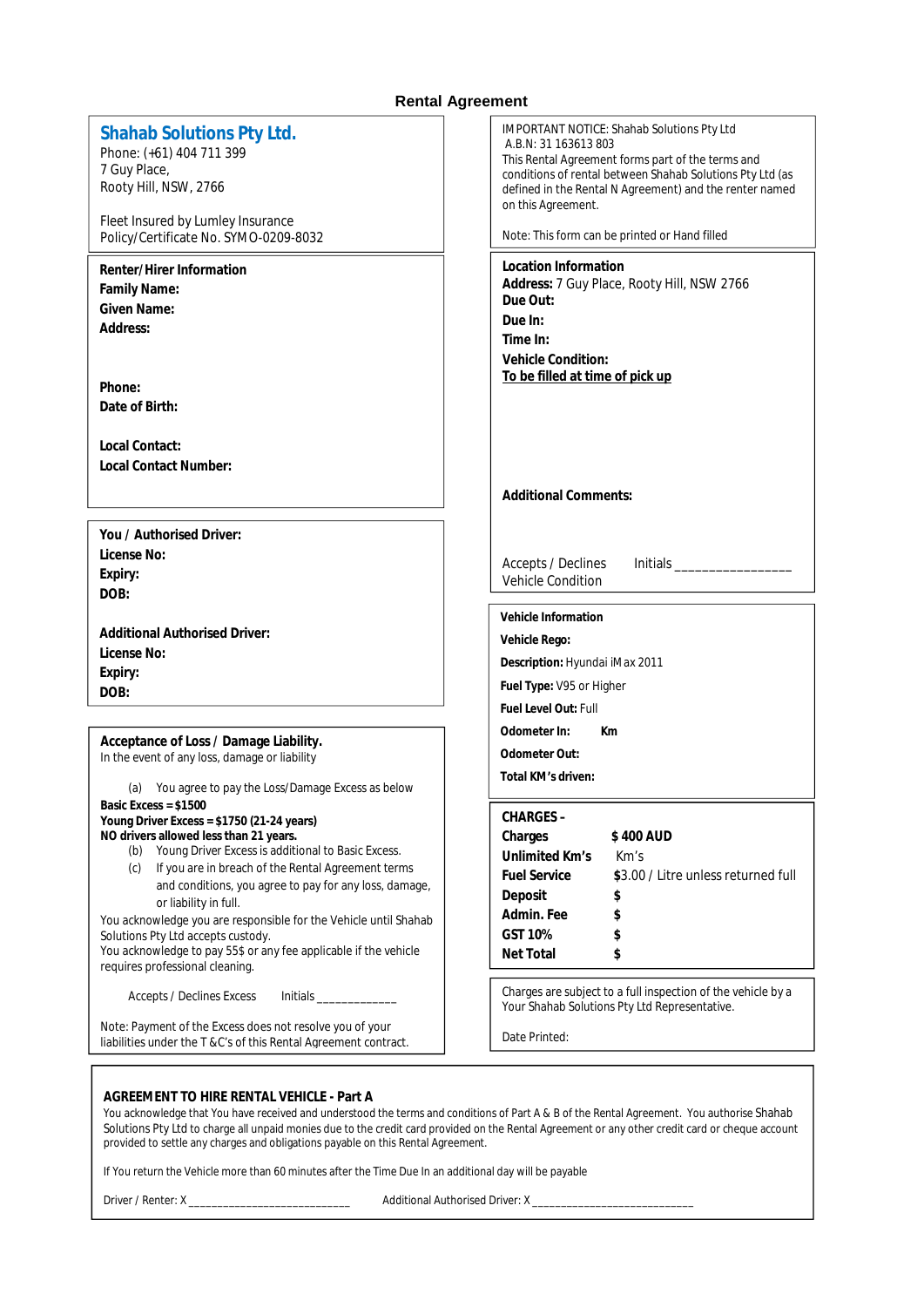## **INTERPRETING YOUR RENTAL AGREEMENT - Part B**

The Rental Agreement (**"Rental Agreement"**) between Shahab Solutions and You is made on the date shown on the Rental Document You have signed in respect of the Vehicle (**"Rental Document"**), and is made up of that Rental Document and these Terms and Conditions. In these Terms and Conditions:

**"Australian Consumer Law"** means the Australian Consumer Law set out in Schedule 2 of the Competition and Consumer Act 2010 (cth) as amended or replaced from time to time.

**"Authorised Driver / Joint Renter"** means:

an additional driver who is noted on the Rental Agreement as an Authorised Driver or Joint Renter.

**" Shahab Solutions"** means Shahab Solutions Pty Ltd ABN 31 163613 803

**"Rental Period"** means the period commencing on the date shown on the Rental Document and ending on the date that You return the Vehicle to Shahab Solutions;

**"Substitute Vehicle Insurance"** means a policy of motor vehicle insurance held by You or an Authorised Driver which covers You or the Authorised Driver while You or the Authorised Driver use the Vehicle as a substitute for the vehicle insured under that policy;

**"Vehicle"** means the vehicle described on the Rental Document (or any substitute vehicle), and includes its parts, components, accessories and contents supplied by Shahab Solutions;

**"You" or "Your"** refers to the person(s) with whom the Rental Agreement is made.

**"Your Consumer Rights"** means Your rights as a consumer under applicable consumer protection legislation, including the Australian Consumer Law, which cannot be excluded, restricted or modified by this Rental Agreement.

## **1. DRIVER**

1.1 You agree, acknowledge and warrant that:

(a) only You or an Authorised Driver will drive the Vehicle; and

(b) You and any Authorised Driver are currently licensed to drive the Vehicle and have been so licenced to drive for a period of 12 months or longer (excluding any time under a learner's permit or a provisional licence); and

(c) You and the Authorised Driver are not under 21 years age; and

(d) You and the Authorised Driver have not had Your driver's licence cancelled, endorsed or suspended within the last three years.

## **2. WHERE YOU CAN AND CANNOT DRIVE THE VEHICLE**

2.1 You and any Authorised Driver must only use the Vehicle on a road, which is properly formed and constructed as a sealed, metalled or graded gravel road.

2.2 You and any Authorised Driver must not, unless authorised in writing by Shahab Solutions, drive or take the Vehicle:

(a) to Kangaroo Island, Fraser Island, Stradbroke Islands or Moreton

Island;

(b) into or out of the Northern Territory, Tasmania or to any points in

Western Australia north of Carnarvon;

(c) in Queensland:

(1) beyond Chillagoe in a westerly direction;

(2) beyond Normanton in a southerly direction.

(3) if the Vehicle is a passenger vehicle or truck, beyond Cape Tribulation or Laura in a northerly direction;

(4) if the Vehicle has four wheel drive, beyond Cooktown or Laura in a northerly direction;

(d) above the snow line in Tasmania, New South Wales and Victoria (being Jindabyne in New South Wales and Bright in Victoria) from the beginning of June until the end of September;

(e) in the Northern Territory and Western Australia, outside any city limits between dusk and dawn; or

(f) on beaches or through streams, rivers, creeks, dams or floodwaters.

## **3. USE OF THE VEHICLE**

3.1 You and any Authorised Driver must:

(a) not allow the Vehicle to be used for any illegal purpose, race, contest or performance test of any kind;

(b) not allow the Vehicle to be used to tow or push anything;

(c) not carry more passengers than may be properly accommodated by the seat belt restraints provided in the Vehicle, or carry a greater load than that for which it was built;

(d) not be under the influence of alcohol, drugs or have a blood alcohol content that exceeds the legal limit in the State or Territory in which the Vehicle is driven;

(e) not allow the Vehicle to be used to carry passengers for payment or reward of

any kind;

(f) not use the Vehicle when it is damaged or unsafe;

(g) not use the Vehicle to transport goods, except in compliance with

all necessary approvals, permits, licences and government requirements (to be obtained at Your cost) and in accordance with the Vehicle

manufacturer's and Shahab Solutions's recommendations;

(h) not use the Vehicle for the conveyance or towing of any load which is incorrectly loaded or secured or is in excess of that for which the Vehicle was constructed;

(i) not, without Shahab Solutions's prior written consent, use the Vehicle to carry any inflammable substance which has a flash point under 22.8°C or any other explosive or corrosive substances; and

(j) not use the Vehicle in contravention of any law.

3.2 You must pay for any unauthorised repairs to the Vehicle and for all

parking and traffic infringements in respect of the Vehicle during the

Rental Period.

3.3 You and any Authorised Driver must not carry any animal or pet in the Vehicle.

3.4 You and any Authorised Driver must not drive the Vehicle if Shahab Solutions has so directed You and any Authorised Driver.

3.5 You and any Authorised Driver or any passenger must not smoke in the Vehicle.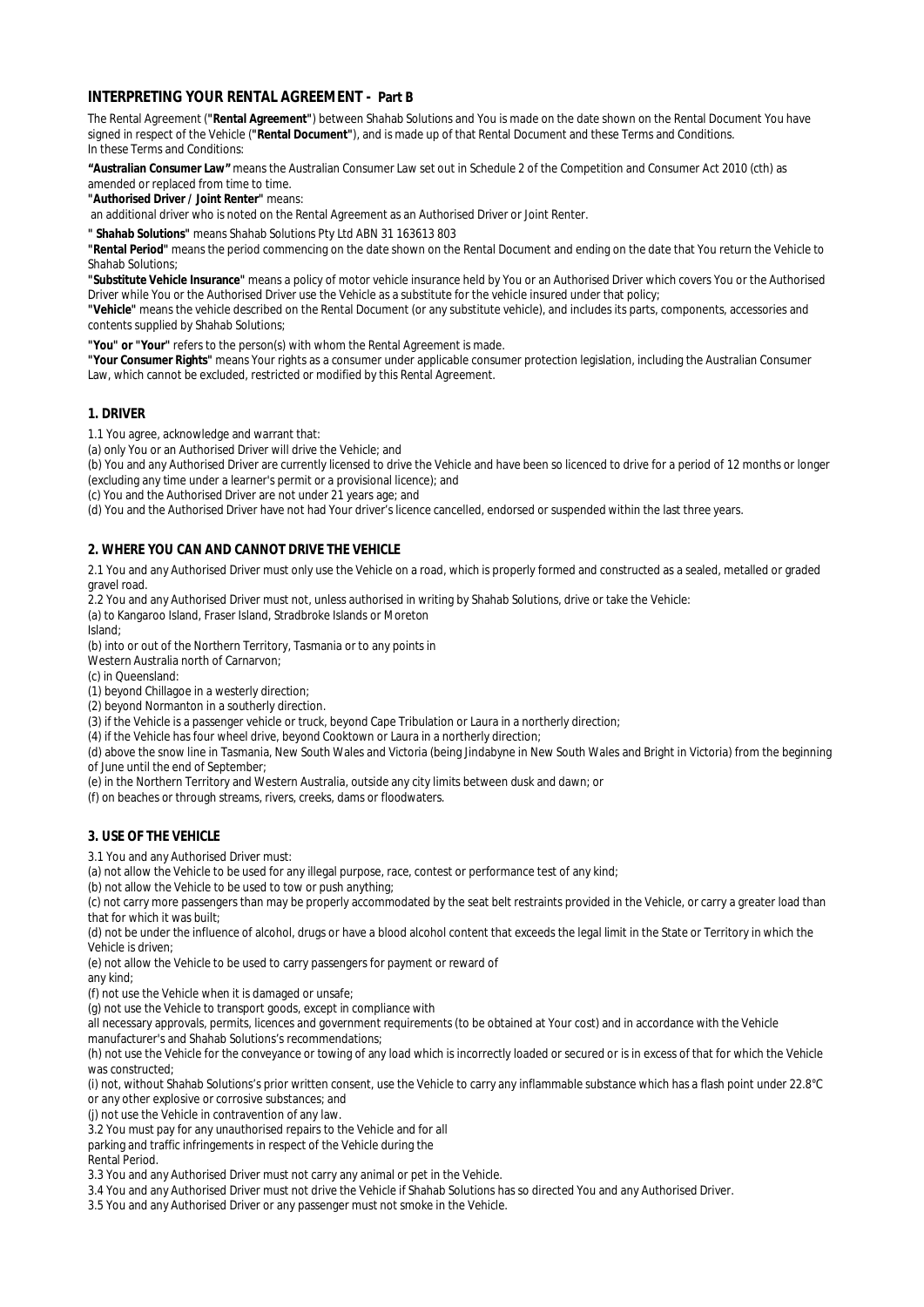## **4. MAINTENANCE, SECURITY AND SAFETY**

4.1 You and any Authorised Driver must:

(a) maintain all of the Vehicle's engine oils and engine coolant levels to the manufacturer's specifications, as set out in the Vehicle's operations manual located in the glove box or otherwise as required to maintain the Vehicle's efficient performance;

(b) keep the Vehicle locked and the keys under Your or the Authorised

Driver's personal control at all times; and

(c) comply with any applicable seat belt and child restraint laws.

4.2 You must not service the Vehicle or have repairs to the Vehicle carried out unless Shahab Solutions authorises You to do so. Shahab Solutions requires verification of the cost of repairs for audit and GST purposes. You should obtain an original tax invoice/receipt to assist Shahab Solutions. Shahab Solutions will reimburse You for any repairs to the vehicle authorised by it, provided that the cost of those repairs is verified to the extent that Shahab Solutions cannot verify the cost of repairs, Shahab Solutions will not reimburse You.

4.3 You and Shahab Solutions acknowledge that the Vehicle is generally in an undamaged condition except as otherwise stated on the Rental Document.

#### **5. LOSS DAMAGE WAIVER, DAMAGE AND LOSS OF PROPERTY**

5.1 Subject to this clause 5, and to the fullest extent permitted by applicable law, You are liable:

(a) for the loss of, and all damage to, the Vehicle; and

(b) for all damage to the property of any person:

(i) which is caused or contributed to by You or an Authorised Driver; or

(ii) which arises from the use of the Vehicle by You or an Authorised Driver.

This clause 5 does not apply to any damage or loss for which Shahab Solutions is liable to You under this Rental Agreement.

*Remember that references to the "Vehicle" include all of its parts, components, accessories and contents (see the definition of "Vehicle" in clause 1).* 5.2 Subject to clause 5.3, if:

(a) You accept the Loss Damage Waiver option on the Rental Document at the commencement of the Rental Period; and

(b) where applicable, You pay the excess shown on the Rental Document for each separate event involving damage to or loss of, the Vehicle or for each separate event involving damage to the property of any third party which is caused by or arises from the use of the Vehicle by You or an Authorised Driver, Shahab Solutions:

(c) waives Your liability under clause 5.1 for damage to the Vehicle or loss of the Vehicle;

(d) provided that You and any Authorised Driver are entitled to be indemnified under a policy of motor vehicle insurance provided by a registered insurer for Your and an Authorised Driver's legal liability to a third party for damage to the property of that third party which is caused by the use of the Vehicle by You or an Authorised Driver.

5.3 You must always pay, and clause 5.2 does not cover:

(a) the excess shown on the Rental Document if there is damage to or loss of the Vehicle or if there is damage to the property of any third party;

(b) the cost of rectifying any tyre damage not attributable to normal wear and tear;

(c) the cost of repairing any damage caused deliberately or recklessly by:

(i) You;

(ii) any other driver of the Vehicle; or

(iii) any passenger carried during the Rental Period;

(d) the cost of repairing any damage to the Vehicle or to third party property caused by You or an Authorised Driver using, or permitting the Vehicle to be used, in any area prohibited by the Rental Agreement;

(e) the cost of repairing overhead or roof damage caused by, but not limited to, contact between the Vehicle and objects overhanging or obstructing the path of the Vehicle; or

(f) the cost of repairing any water damage to the Vehicle or any underbody damage, and any resulting damage from that underbody damage, to the Vehicle.

(g) under any circumstances where the Vehicle has been refuelled with fuel other than that recommended by the Vehicle manufacturer.

(h) under any circumstances where the Vehicle and its keys are unsecured.

5.4 For the purposes of this clause 5, You must pay for any damage or repair that may be reasonably determined by Shahab Solutions the amount which includes:

(a) the cost of repairs to the Vehicle or the market value of the Vehicle at the time of the loss or damage, whichever is the lesser;

(b) appraisal fees;

(c) towing, storage and recovery costs;

(d) a reasonable administrative fee reflecting the cost of making arrangements for repairs and towing and other administrative activities; and (e) a per day loss of use fee based on the estimated downtime of the Vehicle.If the amount determined by Shahab Solutions and paid by You under

this clause 5.4 exceeds the final cost of the damage or repair, Shahab Solutions will refund the difference to You.

#### **6. RETURN OF VEHICLE**

6.1 You must return the Vehicle to Shahab Solutions:

(a) to the place, on the date and by the time shown on the Rental Document (or sooner if required under clause 6.4);

(b) in the same condition as it was at the commencement of the Rental Period, fair wear and tear excepted;

(c) with a full tank of fuel (or otherwise pay to Shahab Solutions the cost to refuel the Vehicle).

6.2 You must return the Vehicle to a Shahab Solutions location during our normal business hours. If You return the vehicle later than the time shown on the rental document, You must pay all additional rental charges.

6.3 If:

(a) You return the Vehicle on a date, or at a time, or to a place other than

that shown on the Rental Document; or

(b) any special conditions set out in the "Rates" section on the Rental Document are breached, the rates shown on the Rental Document will not apply and You must pay the Shahab Solutions standard rate for the Vehicle for the Rental Period.

6.4 Shahab Solutions may request the immediate return of the Vehicle, or Shahab Solutions may re-take the Vehicle without notice, if Shahab Solutions reasonably suspects that:

(a) You have breached a term or condition of the Rental Agreement;

(b) damage to the Vehicle, or injury to persons or property is likely to

occur; or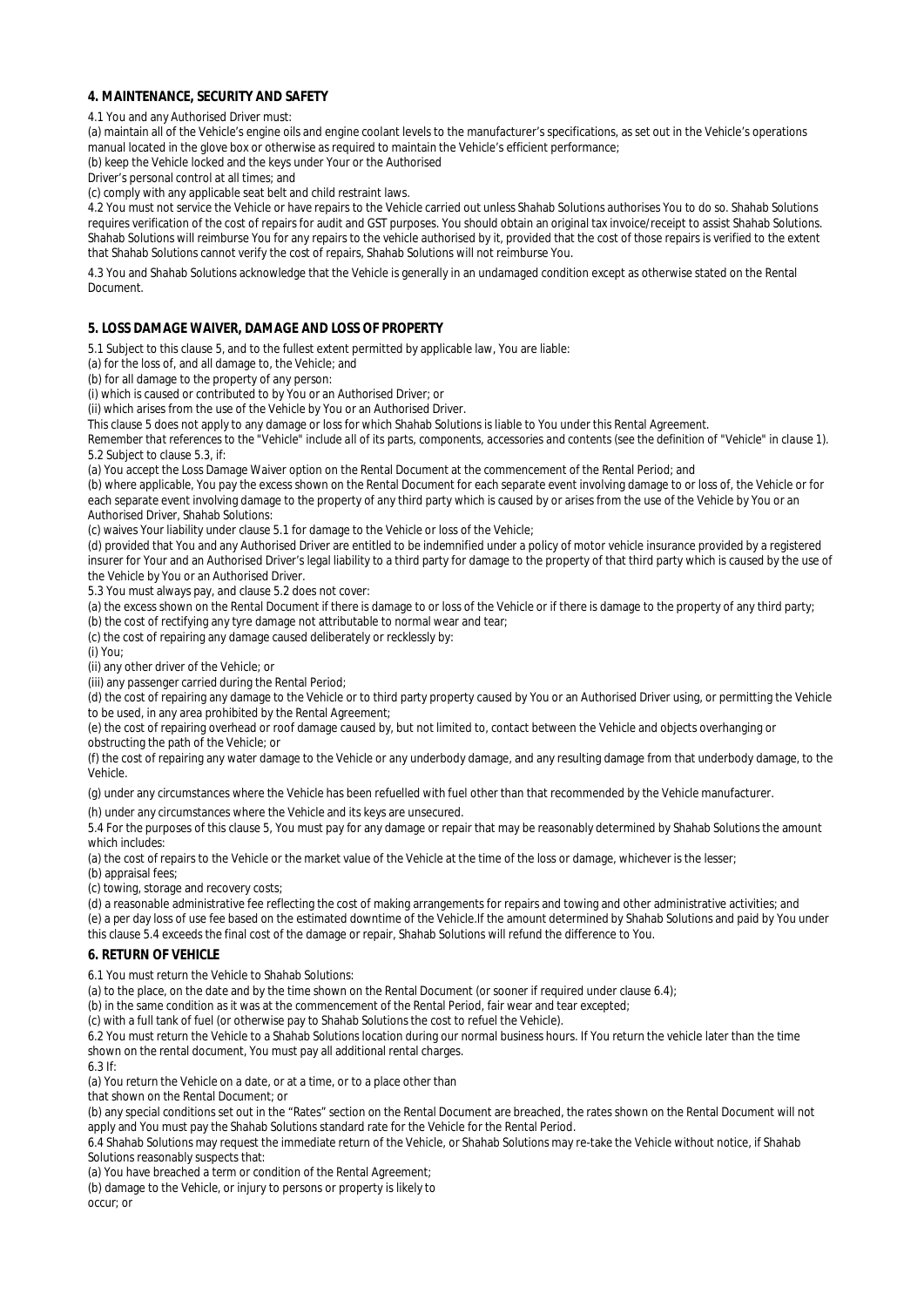(c) the Vehicle will be involved in an industrial dispute; or

(d) the Vehicle may be used for an unlawful purpose;

You must also pay Shahab Solutions any cost it incurs as well as all costs and charges under the Rental Agreement for the period up to return/repossession of the Vehicle.

6.5 Shahab Solutions reserves the right to refuse hire of another vehicle to You following any incident or accident or where You have breached a condition of this Rental Agreement.

6.6 The rental vehicle must be returned cleaned inside and out.

6.7 No smoking is allowed inside the vehicle and if smoke odour removal by specialist required due to breach of contract all additional charges would have to be paid by the renter.

## **7. CLAIMS AND PROCEEDINGS**

7.1 Where the use of the Vehicle by You, an Authorised Driver, or any other person results in an accident or claim, or where damage or loss is sustained to the Vehicle or any third party property, You and/or any Authorised Driver must:

(a) promptly report such incident in writing to Shahab Solutions;

(b) not, without Shahab Solutions's written consent, make or give any offer, promise of payment, settlement, waiver, release, indemnity or admission of liability;

(c) permit Shahab Solutions or its insurer at its own cost to bring, defend, enforce or settle any legal proceedings against a third party in Your name; (d) permit or ensure that Shahab Solutions may claim in Your name or that of the Authorised Driver under any applicable Substitute Vehicle Insurance, and assist, and cause the Authorised Driver to assist, Shahab Solutions in making such a claim, including assigning any right to claim

under any Substitute Vehicle Insurance to Shahab Solutions; (e) complete and furnish to Shahab Solutions within a reasonable time any statement, information or assistance which Shahab Solutions or its

insurer may reasonably require, including attending at a lawyer's office and at Court to give evidence.

## **8. PAYMENT**

8.1 At the end of the Rental Period, You must pay Shahab Solutions on demand:

(a) all charges specified on the Rental Document and all charges payable under the Rental Agreement;

(b) any amount paid or payable by Shahab Solutions or You to any person arising out of Your use of the Vehicle or imposed on You or Shahab

Solutions by any governmental or other competent authority (such as speeding, parking and traffic fines and toll charges); and

(c) any amount for which You are liable to Shahab Solutions under the Rental Agreement, in respect of a breach of the Rental Agreement or otherwise.

8.2 The minimum charge You must pay for the rental of the Vehicle is an amount equivalent to:

(a) one day's rental at the "daily rate" shown on the Rental Document (subject to clause 6.4); plus

(b) the amount payable for the number of kilometres driven during the Rental Period.

8.3 Distance charges are measured from the Vehicle's odometer.

8.4 You authorise Shahab Solutions to charge all moneys payable to Shahab Solutions under the Rental Agreement to Your credit card or charge account.

8.5 Shahab Solutions will pay any refund due to You by such method as Shahab Solutions may reasonably choose.

## **9. LIABILITY OF SHAHAB SOLUTIONS**

9.1 Unless it is negligent, Shahab Solutions is not liable to any person, and You indemnify Shahab Solutions, for any loss of, or damage to, any property:

(a) stolen from the Vehicle or otherwise lost during the rental; or

(b) left in the Vehicle after its return to Shahab Solutions.

9.2 Neither clause 9.1 nor any other provision of the Rental Agreement is intended to exclude, restrict or modify any non-excludable terms implied by or rights which You may have under the Trade Practices Act 1974 (Cth) ("the TPA") or any other State or Territory legislation to the same effect. 9.3 If Your Rental Agreement is a contract for the supply of "recreational services" as defined by section 68B of the TPA or any comparable legislation, Shahab Solutions has no liability to You or an Authorised Driver for death or personal injury arising in connection with any breach by Shahab Solutions of any term implied by section 74 of the TPA or any comparable legislation.

## **10. TERMINATION**

10.1 Either party may terminate the Rental Agreement at any time if the other party commits a material breach of the Rental Agreement.

10.2 You may terminate the Rental Agreement at any time for any other reason.

10.3 If the Rental Agreement is terminated early for any reason other than a breach by Shahab Solutions, You agree to pay rental charges that reflect the actual duration of the rental. Such charges may be higher than those that apply for a longer rental period.

## **11. MISCELLANEOUS**

11.1 The Rental Agreement contains the whole agreement between the parties.

11.2 Any waiver by a party of any one breach or default by the other party will not constitute a waiver of any other breach or default.

11.3 The agreement is governed by the law of the State or Territory of the Rental location. The parties submit to the non-exclusive jurisdiction of the courts of that State or Territory and any courts which may hear appeals from those courts in respect of any proceedings in connection with this agreement. The parties will not object to the exercise of jurisdiction by those courts on any basis.

## **12. PRESUMPTIONS AND INTERPRETATION**

12.1 Unless the context otherwise requires:

(a) Any gender denotes the other genders; and

(b) A person includes an individual, a body corporate and a government body.

12.2 Unless the context otherwise requires, a reference to: